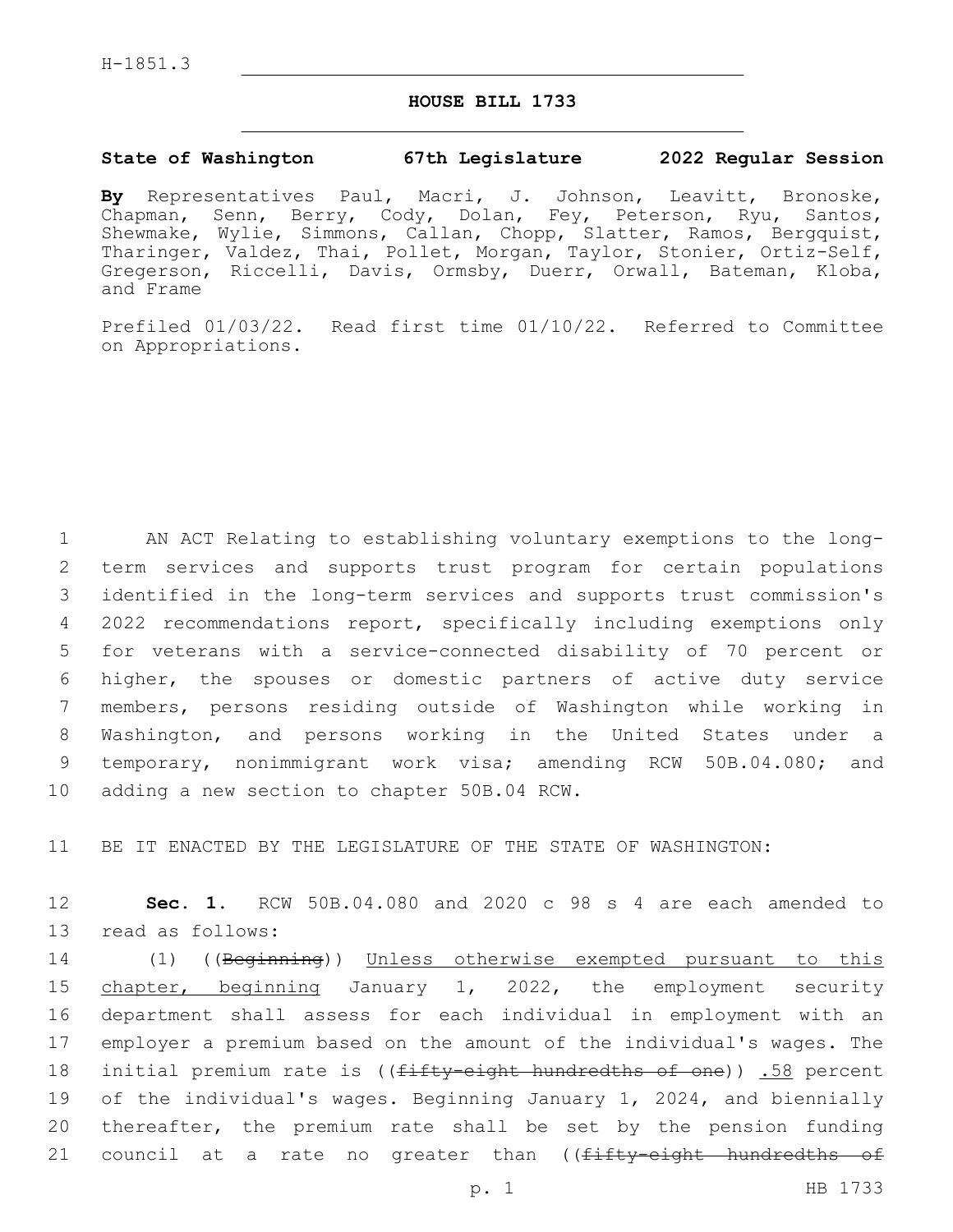1 one)) .58 percent. In addition, the pension funding council must set the premium rate at the lowest amount necessary to maintain the actuarial solvency of the long-term services and supports trust account created in RCW 50B.04.100 in accordance with recognized insurance principles and designed to attempt to limit fluctuations in the premium rate. To facilitate the premium rate setting the office of the state actuary must perform a biennial actuarial audit and valuation of the fund and make recommendations to the pension funding 9 council.

 (2)(a) The employer must collect from the employees the premiums provided under this section through payroll deductions and remit the amounts collected to the employment security department.

 (b) In collecting employee premiums through payroll deductions, the employer shall act as the agent of the employees and shall remit the amounts to the employment security department as required by this 16 chapter.

 (3) Nothing in this chapter requires any party to a collective bargaining agreement in existence on October 19, 2017, to reopen negotiations of the agreement or to apply any of the responsibilities under this chapter unless and until the existing agreement is reopened or renegotiated by the parties or expires.

 (4)(a) Premiums shall be collected in the manner and at such intervals as provided in this chapter and directed by the employment 24 security department.

 (b) To the extent feasible, the employment security department shall use the premium assessment, collection, and reporting 27 procedures in Title 50A RCW.

 (5) The employment security department shall deposit all premiums collected in this section in the long-term services and supports 30 trust account created in RCW 50B.04.100.

 (6) Premiums collected in this section are placed in the trust account for the individuals who become eligible for the program.

 (7) If the premiums established in this section are increased, the legislature shall notify each qualified individual by mail that the person's premiums have been increased, describe the reason for increasing the premiums, and describe the plan for restoring the 37 funds so that premiums are returned to ((fifty-eight hundredths of  $\theta$ )  $\frac{158}{10}$  percent of the individual's wages.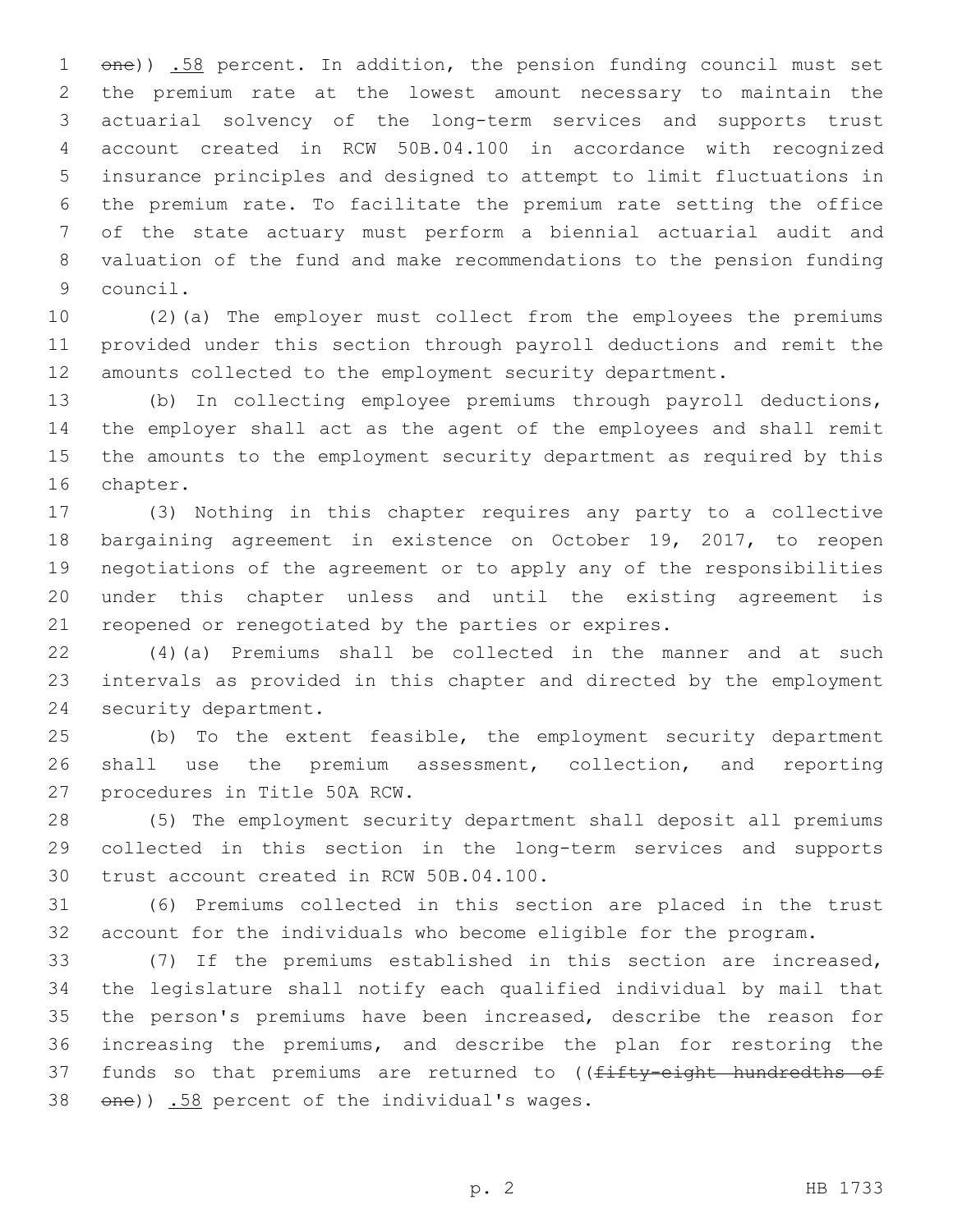NEW SECTION. **Sec. 2.** A new section is added to chapter 50B.04 2 RCW to read as follows:

 (1) Beginning January 1, 2023, the employment security department shall accept and approve applications for voluntary exemptions from the premium assessment under RCW 50B.04.080 for any employee who meets criteria established by the employment security department for 7 an exemption based on the employee's status as:

 (a) A veteran of the United States military who has been rated by the United States department of veterans affairs as having a service-10 connected disability of 70 percent or greater;

 (b) A spouse or registered domestic partner of an active duty service member in the United States armed forces whether or not deployed or stationed within or outside of Washington;

 (c) An employee who holds a nonimmigrant visa for temporary workers, as recognized by federal law, and is employed by an employer 16 in Washington; and

 (d) An employee who is employed by an employer in Washington, but maintains a permanent address outside of Washington as the employee's 19 primary location of residence.

 (2) The employment security department shall adopt criteria, procedures, and rules for verifying the information submitted by the applicant for an exemption under subsection (1) of this section.

 (3) An employee who receives an exemption under subsection (1) of this section may not become a qualified individual or eligible beneficiary and is permanently ineligible for coverage under this title, unless the exemption has been discontinued as provided in 27 subsection  $(4)$ ,  $(5)$ , or  $(6)$  of this section.

 (4)(a) An exemption granted in accordance with the conditions under subsection (1)(b) of this section must be discontinued within 90 days of:30

 (i) The discharge or separation from military service of the employee's spouse or registered domestic partner; or

 (ii) The dissolution of the employee's marriage or registered domestic partnership with the active duty service member.

 (b) Within 90 days of the occurrence of either of the events in (a) of this subsection, an employee who has received an exemption 37 under subsection (1) of this section shall:

 (i) Notify the employment security department that the exemption must be discontinued because of the occurrence of either of the 40 events in (a) of this subsection; and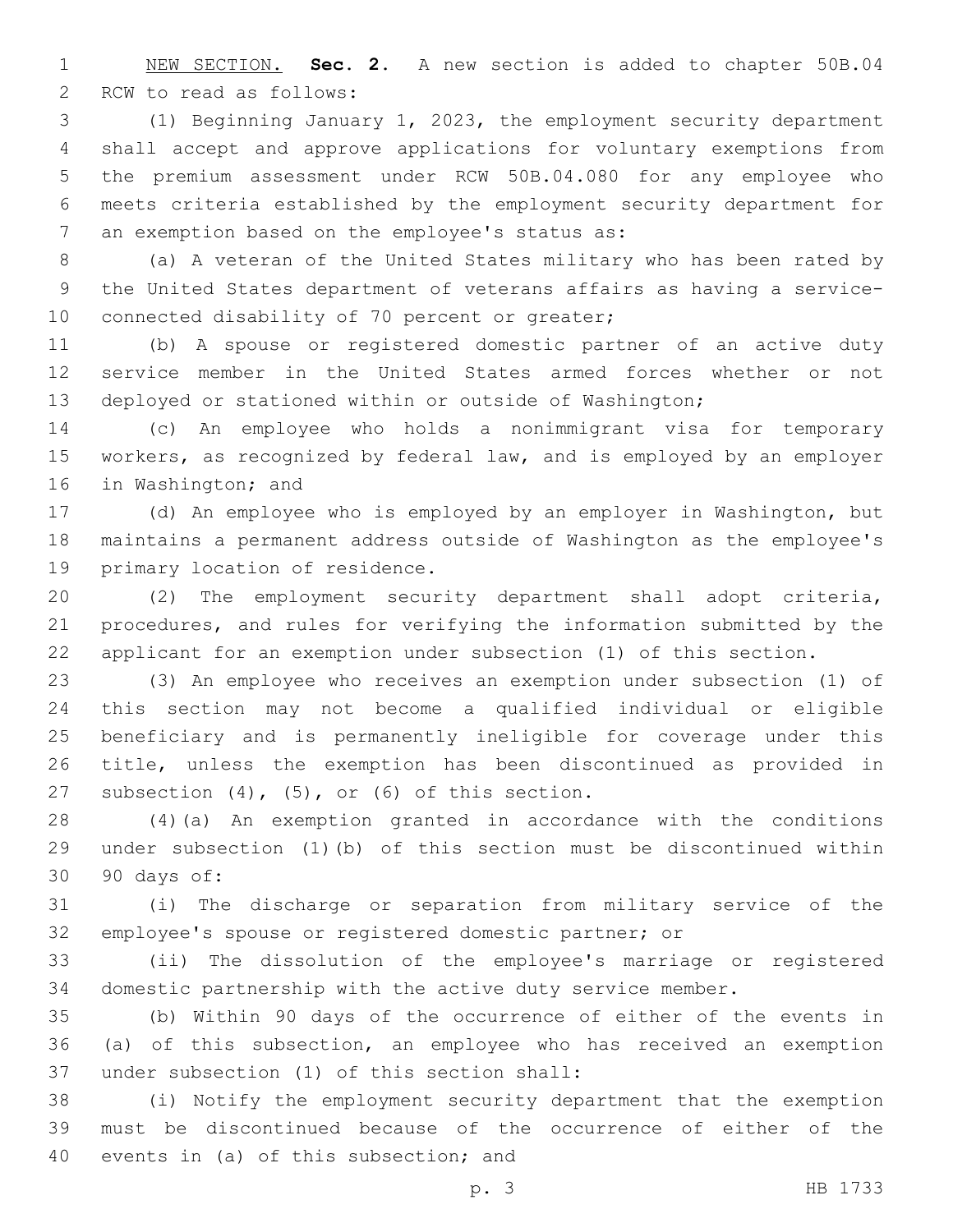(ii) Notify the employee's employer that the employee is no longer exempt and that the employer must begin collecting premiums from the employee in accordance with RCW 50B.04.080.

 (c) Upon notification to the employment security department and the employer, the employee shall begin paying the premium established under RCW 50B.04.080 and may become a qualified individual or eligible beneficiary upon meeting the requirements established in 8 this chapter.

 (d) Failure to begin paying the premium established under RCW 50B.04.080 within 90 days of the occurrence of either of the events in (a) of this subsection shall result in the payment of any unpaid premiums, with interest, by the employee to the employment security department from the date on which the payment should have begun.

 (5)(a) An exemption granted in accordance with the conditions under subsection (1)(c) of this section must be discontinued within 90 days of an employee changing the employee's nonimmigrant visa for temporary workers status to become a permanent resident or citizen 18 employed in Washington.

 (b) Within 90 days of the employee changing the employee's nonimmigrant visa for temporary workers status to become a permanent resident or citizen employed in Washington, the employee who has received an exemption under subsection (1)(c) of this section shall:

 (i) Notify the employment security department that the employee no longer holds a nonimmigrant visa for temporary workers and is a permanent resident or citizen employed in Washington and the 26 exemption must be discontinued; and

 (ii) Notify the employee's employer that the employee no longer holds a nonimmigrant visa for temporary workers and is a permanent resident or citizen employed in Washington, and that the employer must begin collecting premiums from the employee in accordance with 31 RCW 50B.04.080.

 (c) Upon notification to the employment security department and the employer, the employee shall begin paying the premium established under RCW 50B.04.080 and may become a qualified individual or eligible beneficiary upon meeting the requirements established in 36 this chapter.

 (d) Failure to begin paying the premium established under RCW 50B.04.080 within 90 days of an employee no longer holding a nonimmigrant visa for temporary workers and becoming a permanent resident or citizen employed in Washington shall result in the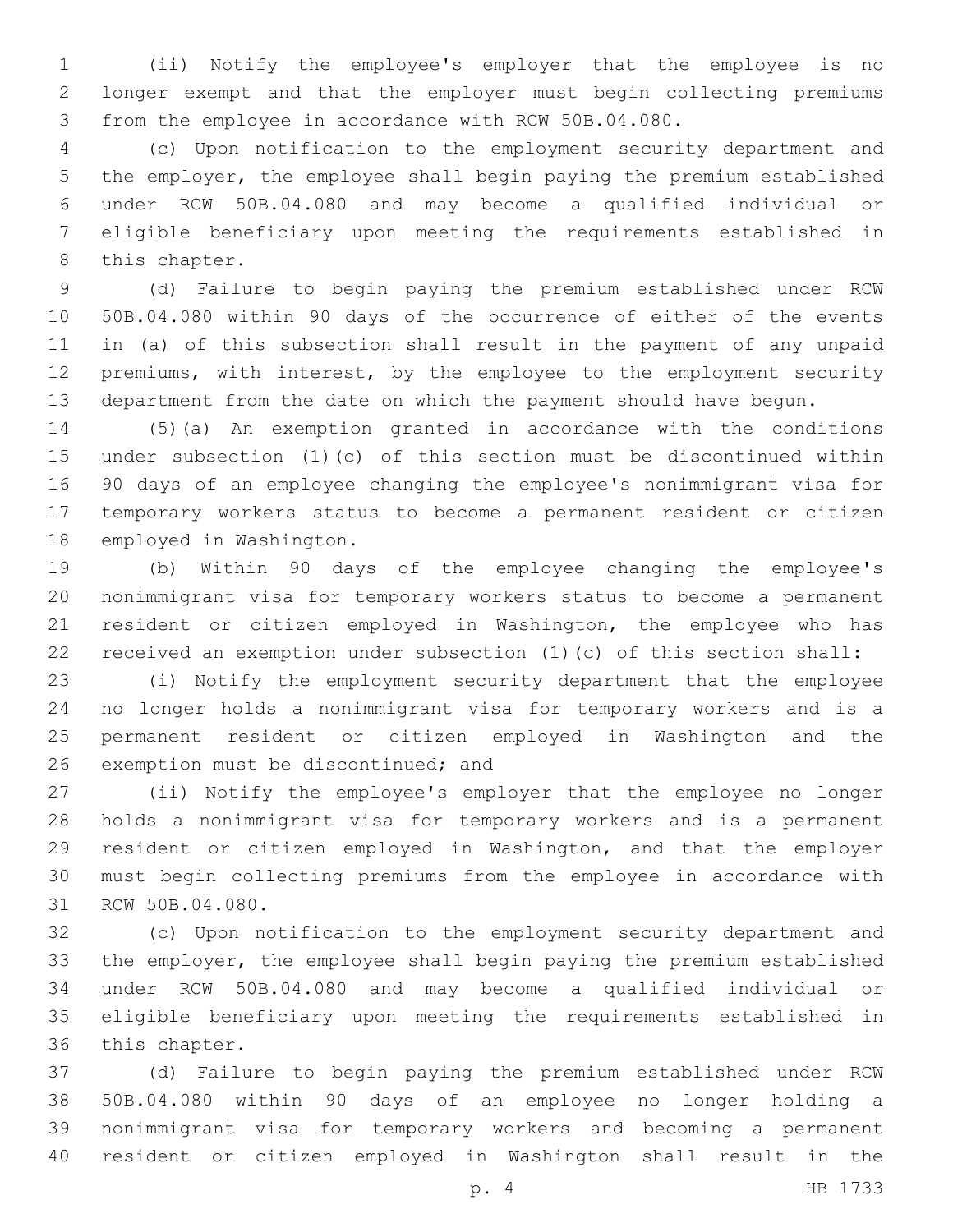payment of any unpaid premiums, with interest, by the employee to the employment security department from the date on which the payment 3 should have begun.

 (6)(a) An exemption granted in accordance with the conditions under subsection (1)(d) of this section must be discontinued within 90 days of an employee establishing a permanent address within Washington as the employee's primary location of residence.

 (b) Within 90 days of the employee establishing a permanent address within Washington as the employee's primary location of residence, the employee who has received an exemption under 11 subsection (1)(d) of this section shall:

 (i) Notify the employment security department that the employee is residing in Washington and the exemption must be discontinued; and

 (ii) Notify the employee's employer that the employee is no longer exempt and that the employer must begin collecting premiums from the employee in accordance with RCW 50B.04.080.

 (c) Upon notification to the employment security department and the employer, the employee shall begin paying the premium established under RCW 50B.04.080 and may become a qualified individual or eligible beneficiary upon meeting the requirements established in 21 this chapter.

 (d) Failure to begin paying the premium established under RCW 50B.04.080 within 90 days of an employee establishing a permanent address within Washington as the employee's primary location of residence shall result in the payment of any unpaid premiums, with interest, by the employee to the employment security department from 27 the date on which the payment should have begun.

 (7) Exempt employees are not entitled to a refund of any premium deductions made before the effective date of an approved exemption.

 (8) An employee who has received an exemption pursuant to this section shall provide written notification to all current and future 32 employers of an approved exemption.

 (9) If an exempt employee fails to notify an employer of an exemption, the exempt employee is not entitled to a refund of any premium deductions made before notification is provided.

 (10) Employers may not deduct premiums after being notified by an employee of an approved exemption issued under this section.

 (a) Employers shall retain written notifications of exemptions 39 received from employees.